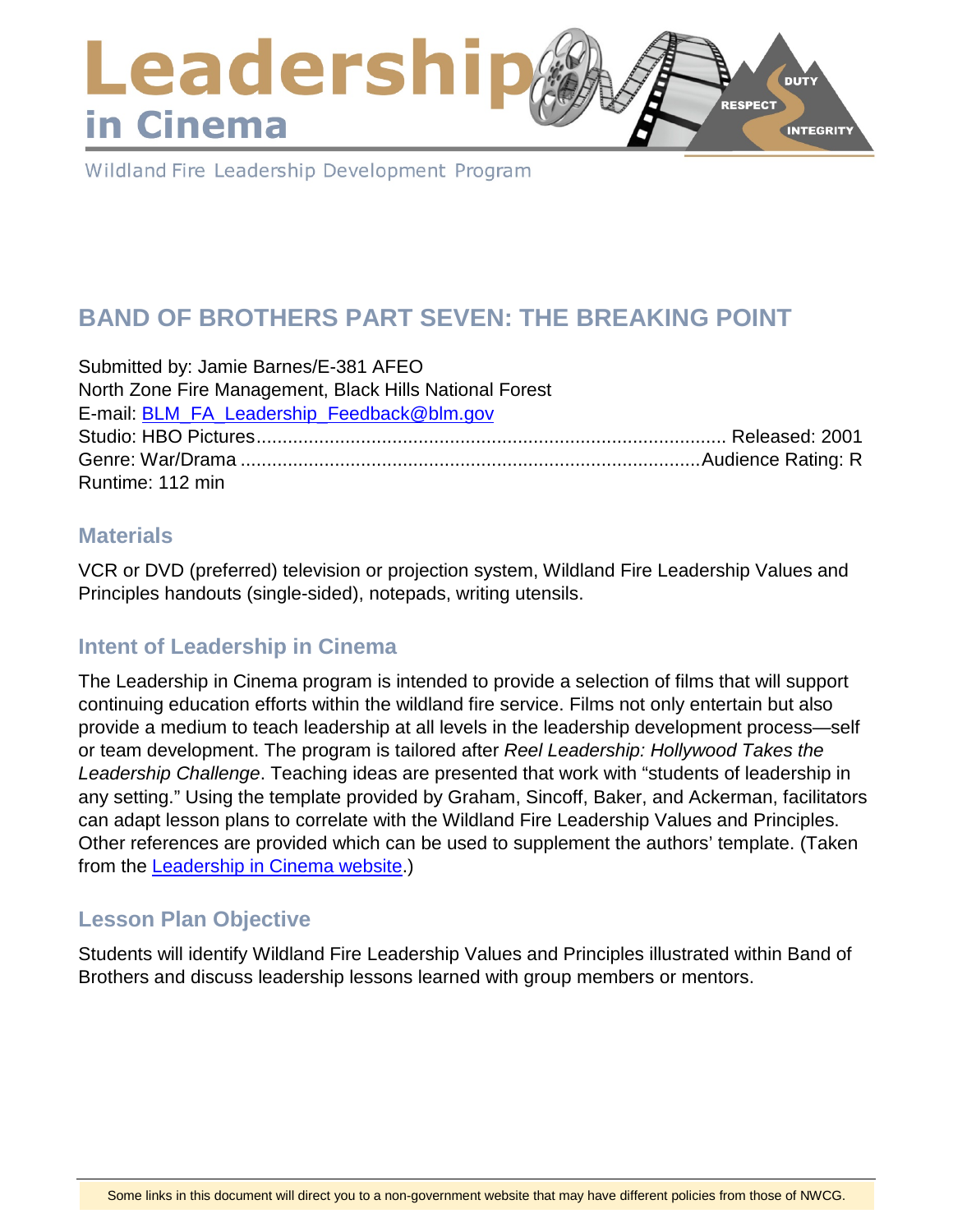## **Basic Movie Plot**

Starting with their rigorous boot camp training in Georgia in 1942, the miniseries recounts the remarkable achievements of this volunteer rifle company, which parachuted into France early on D-Day morning 1944; spearheaded the Market-Garden and Rhine offensives; engaged the Nazis in Bastogne and the Bulge; and captured Hitler's "impenetrable" Eagle's Nest at Berchtesgaden in 1945. (Taken from the [HBO official website\)](http://www.hbo.com/band/landing/currahee.html)

This Emmy-winning miniseries etched an unforgettably vivid portrait of WWII, as experienced by an Army unit serving in Europe, which parachuted into Normandy on D-Day and fought for the remainder of the war. Band of Brothers gives the history and tells the story of Easy Company, 506th Regiment of the 101st Airborne Division, US Army. Drawn from the interviews with survivors of Easy Company, as well as soldiers' journal and letters, Band of Brothers chronicles the experiences of these young men who knew extraordinary bravery and extraordinary fear. (Taken from the [History Channel\)](http://www.history.com/topics/d-day)

### **Band of Brothers – Part Seven, The Breaking Point Summary**

In the dead of winter, in the forest outside of Bastogne, Belgium, the men of Easy Company struggle to hold the line alone while fending off frostbite and hunger, Having arrived with no winter clothes and little supplies and ammunition. Medic Eugene Roe (Shane Taylor) is overwhelmed, on edge and close to combat exhaustion when he finds friendship with a Belgian nurse. Easy Co. spends a miserable Christmas in the trenches, and receives the news that the German army's demand for surrender was met with Gen. McAuliffe's defiant answer: "Nuts!" (Taken from HBO website)

## **Cast of Main Characters**

| (Photographs of main characters at the end of the list) |  |
|---------------------------------------------------------|--|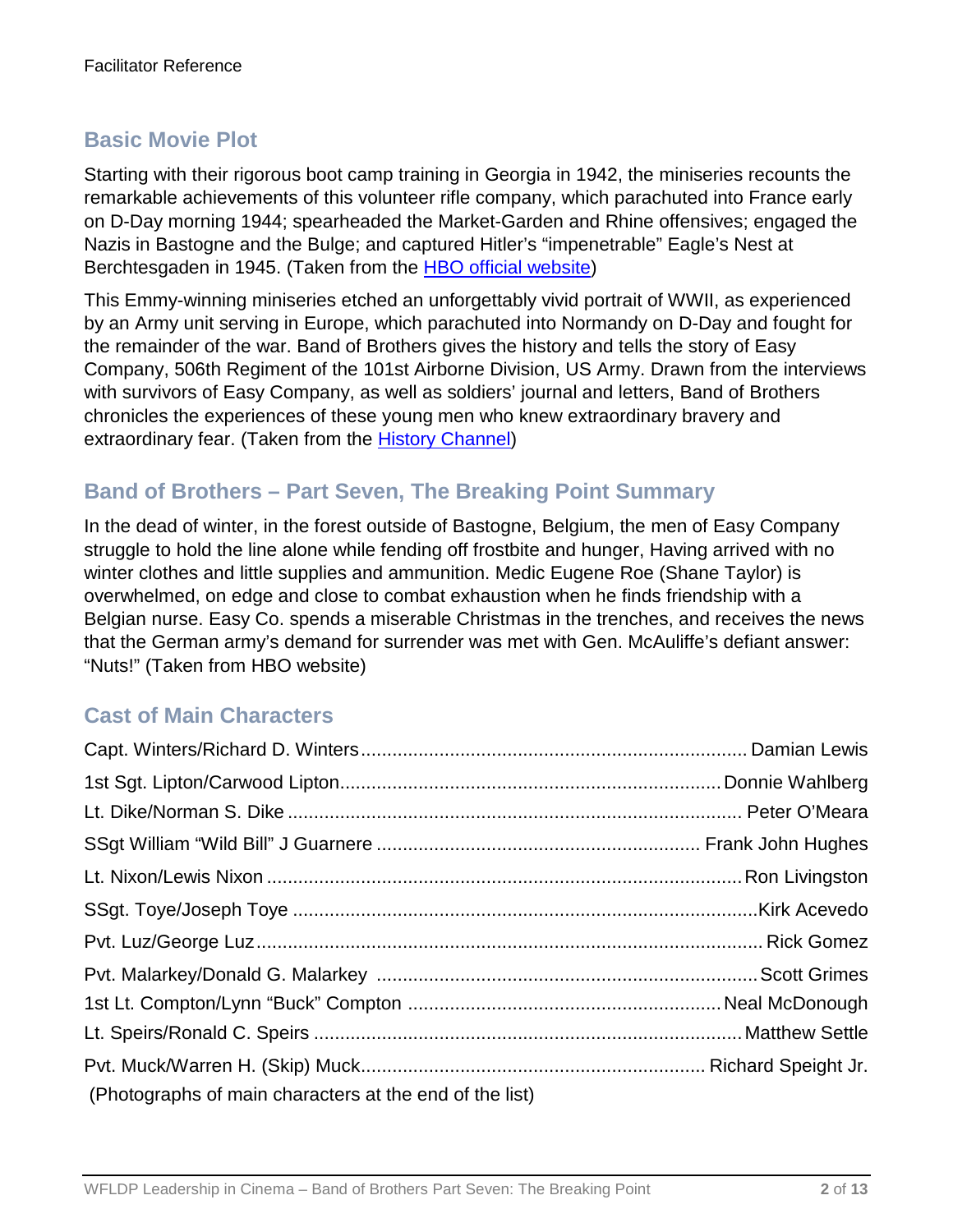## **Facilitation Options**

Band of Brothers is an excellent leadership film addressing multiple facets of the wildland fire leadership values and principles. Various avenues can be pursued depending upon the facilitator's intent. At a minimum, students can identify the Wildland Fire Leadership Values and Principles that are illustrated in the film. Students should be less concerned with how many principles they view within the film and more concerned with how the principles they do recognize can be used in their self-development as a leader.

The film can be viewed in its entirety or by clip selection depending on facilitator intent and time schedules. Another method is to have the students view the film, and then hold the discussion session with the entire group.

## **Full-film Facilitation Suggestion**

When opting for the full-film method, the facilitator should legally obtain the video, abide by proper copyright laws, and follow the outline below:

- 1. Facilitator will go over a basic plot of the movie and cover the objective.
- 2. Review the Wildland Fire Leadership Values and Principles with students (Hand out sheets)
- 3. Advise students to document instances within the film that illustrate/violate the Wildland Fire Leadership Values and Principles on the handout provided.
- 4. Show students Band of Brothers Part Seven: The Breaking Point.
- 5. Break. After showing the movie, provide at least 15 minutes for a break, and also give time for the students to discuss their finding and reflect on how this movie applies to their jobs and private lives.
- 6. Have students discuss their findings and how they will apply leadership lessons learned to their leadership role in wildland fire suppression. The facilitator can reference the specific clips (see clip facilitation section) to encourage further discussion or help clarify points of interest.
- 7. Wrap up the session and encourage students to apply leadership lessons learned in their personal and work lives, as well as take the opportunity to initiate or update their leadership self-development plan. Also, consider mentioning to the students about acquiring a mentor and relate this to the self-development plan.

## **Clip Facilitation Suggestion**

When opting for the clip method, the facilitator should follow the outline below:

- 1. Break into smaller groups. (Optional) But consider breaking up into three groups, one for each of the values (example).
- 2. Review the Wildland Fire Leadership Value or Principle(s) targeted for discussion. Hand out the sheets, and briefly go over each one, duty, respect and integrity.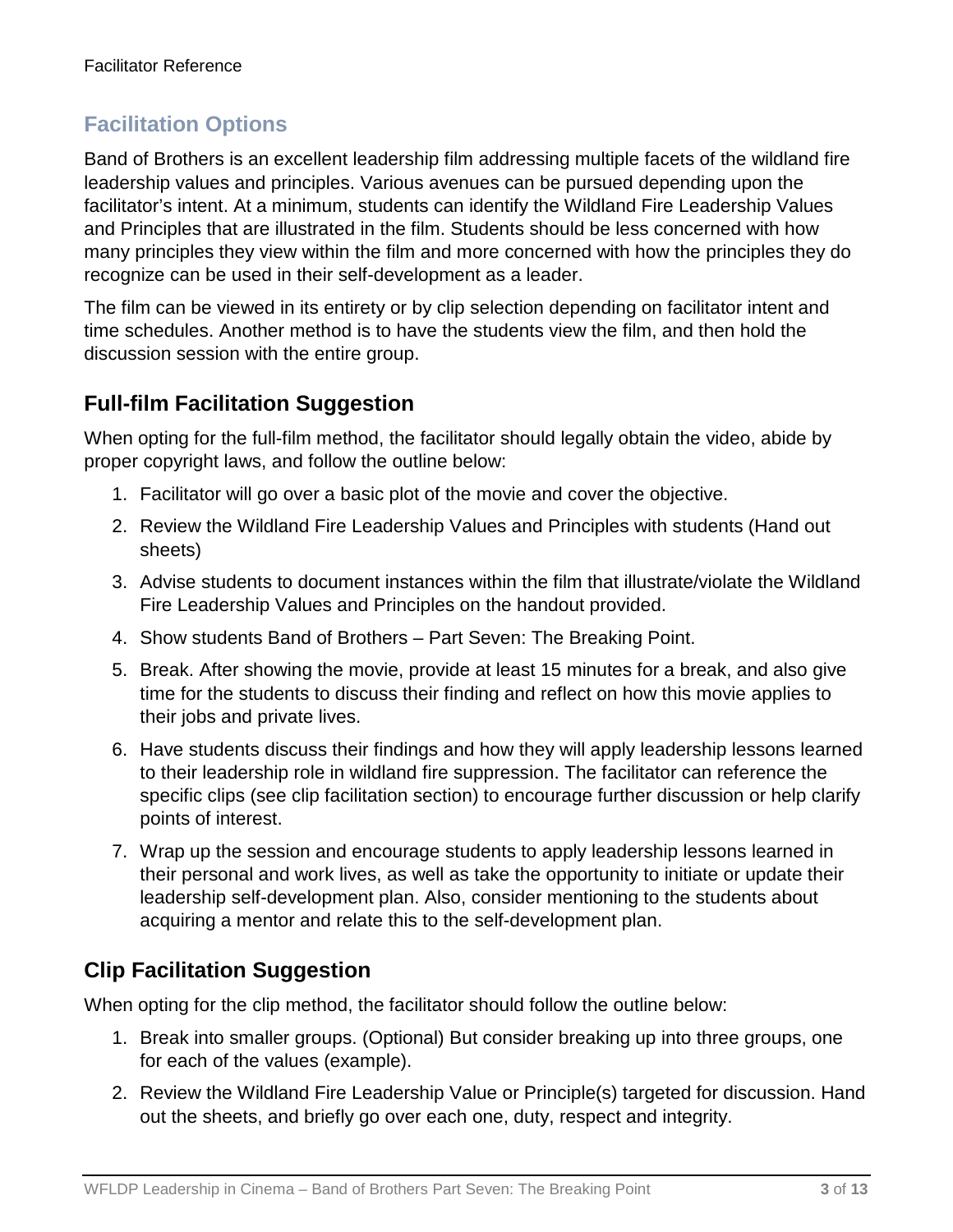- 3. Facilitator will go over a basic plot of the movie and cover the objective.
- 4. Facilitator will briefly describe the clip and guide the discussion of the clip to the specific principle that is discussed. Make sure to get plenty of feedback from the students before revealing the answer. (Spend approximately 5 minutes per clip).
- 5. Have students discuss their findings and how they will apply leadership lessons learned to their leadership role in wildland fire suppression. The facilitator can reference the specific clips (see clip facilitation section) to encourage further discussion or help clarify points of interest.
- 6. Wrap up the session and encourage students to apply leadership lessons learned in their personal and work lives, as well as take the opportunity to initiate or update their leadership self-development plan. Also, consider mentioning to the students about acquiring a mentor and relate this to the self-development plan.

## **Specific Clip Usage for Band of Brothers – Part Seven: The Breaking Point**

**Facilitator Hint**: Ensure familiarity with each individual clip in order to guide the groups.

The following clips may assist facilitators with leadership discussions. All times are approximate. (Start time/Stop time.)

#### *Duty*

**Discussion Point One** (51:49/52:40): Assault begins on Foy. Winters briefs Dike about the upcoming assault on the town of Foy. Stop at 52:40 just after Dike yawns. Discuss and contrast Winters and Dike's body language during Winters briefing. The discussion point here is that Winters is proficient in his job and conveys that during his briefing, whereas Lt. Dike, by yawning is showing that he is probably not quite engaged completely in the briefing.

**Discussion Point Two**: (56:45/57:55) Winters sees that Dike is not going to be able to lead the assault and wants to go in himself and lead but is stopped by Colonel Sink, Winters makes an immediate decision to get Lt. Speirs to lead the assault. The discussion point here is that Speirs practiced the duty principle by preparing himself beforehand. He was able to immediately take charge when in charge. He also maintained his situational awareness and prepared himself even though he was not the initial person in charge of the assault. He immediately knows what he is doing and is highly proficient in his job. Discuss how Speirs tells Dike that he is in charge, Discuss Speirs and Lipton's quick and effective briefing to the men.

#### *Respect*

**Discussion Point One**: (11:15/12:30): During this clip, First Sgt. Lipton is describing Lt. Dike and some of his misgivings. Discuss how this relates to the lack of respect Lt. Dike has for his men, focusing on the point that he is not available to his subordinates and his briefings are less than adequate.

**Discussion Point Two** (13:44/15:18): First Sgt. Lipton is walking around to the foxholes, checking on the men and talks to Guarniere and Luz. Both of these men are commenting on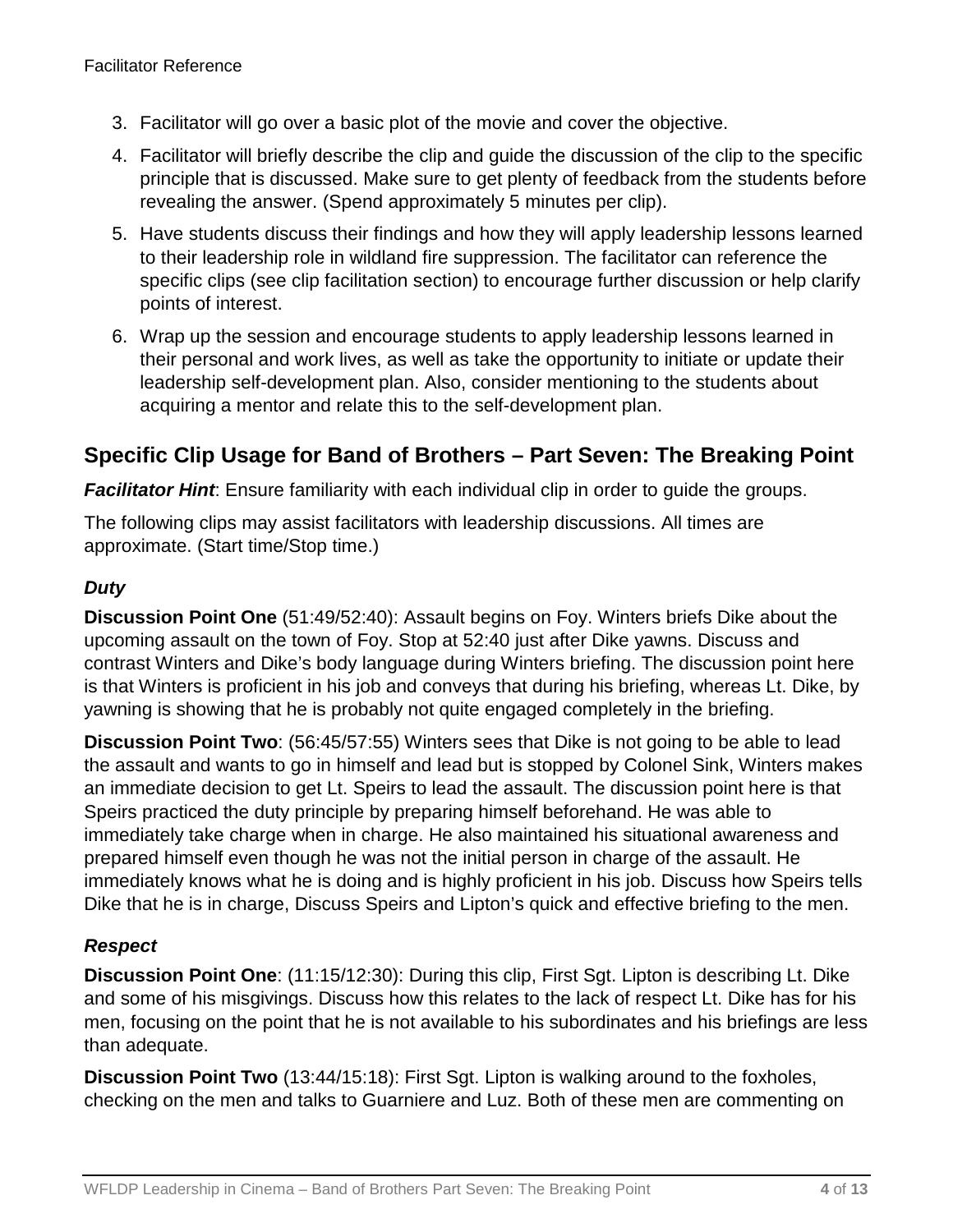Dike's lack of leadership ability. Discuss how Lipton's respect for his men differs from that of Lt. Dike.

#### *Integrity*

**Discussion Point One** (21:59/23:00): Lt. Nixon is given a chance to go home for a month and help out the war cause by aiding the government in selling war bonds. He declines to do this because it would not be in the best interest of the situation at that time. The teaching point here is that Nixon chose the difficult right over the easy wrong. He instead suggests sending one of the less efficient Lt's home so that the company itself will actually be strengthened.

**Discussion Point Two** (105:25 to end): Speirs and Lipton talk, Lipton is rewarded with a field commission for his actions during Bastogne. The teaching point here is the Lt's and above all recognized Lipton's work and actions during the previous engagements.

### **Film/Book Discussion**

Consider having a few students read Stephen E. Ambrose, Band of Brothers: E Company, 506th Regiment, 101st Airborne from Normandy to Hitler's Eagle's Nest (New York, 1992). Lead a discussion between students who have read the book and those who watched the film. Compare and contrast the book and the movie.

### **References**

- [Band of Brothers website](http://www.hbo.com/band/landing/currahee.html)
- The Avalon Project: [World War II documents](http://avalon.law.yale.edu/subject_menus/wwii.asp)
- National Archives: Powers of Persuasion [Poster Art of World War II](https://www.archives.gov/education/lessons/wwii-posters)

### **Resources – Books**

- Ambrose, Stephen E. Band of Brothers: E Company, 506th Regiment, 101st Airborne from Normandy to Hitler's Eagle's Nest. New York. 1992.
- Kennedy, David. Freedom from Fear: The American People in Depression and War, 1929-1945. 1999.

Hyperlinks have been included to facilitate the use of the Wildland Fire Leadership Development Program website. Encourage students of leadership to visit the website [\(https://www.fireleadership.gov/\)](https://www.fireleadership.gov/)..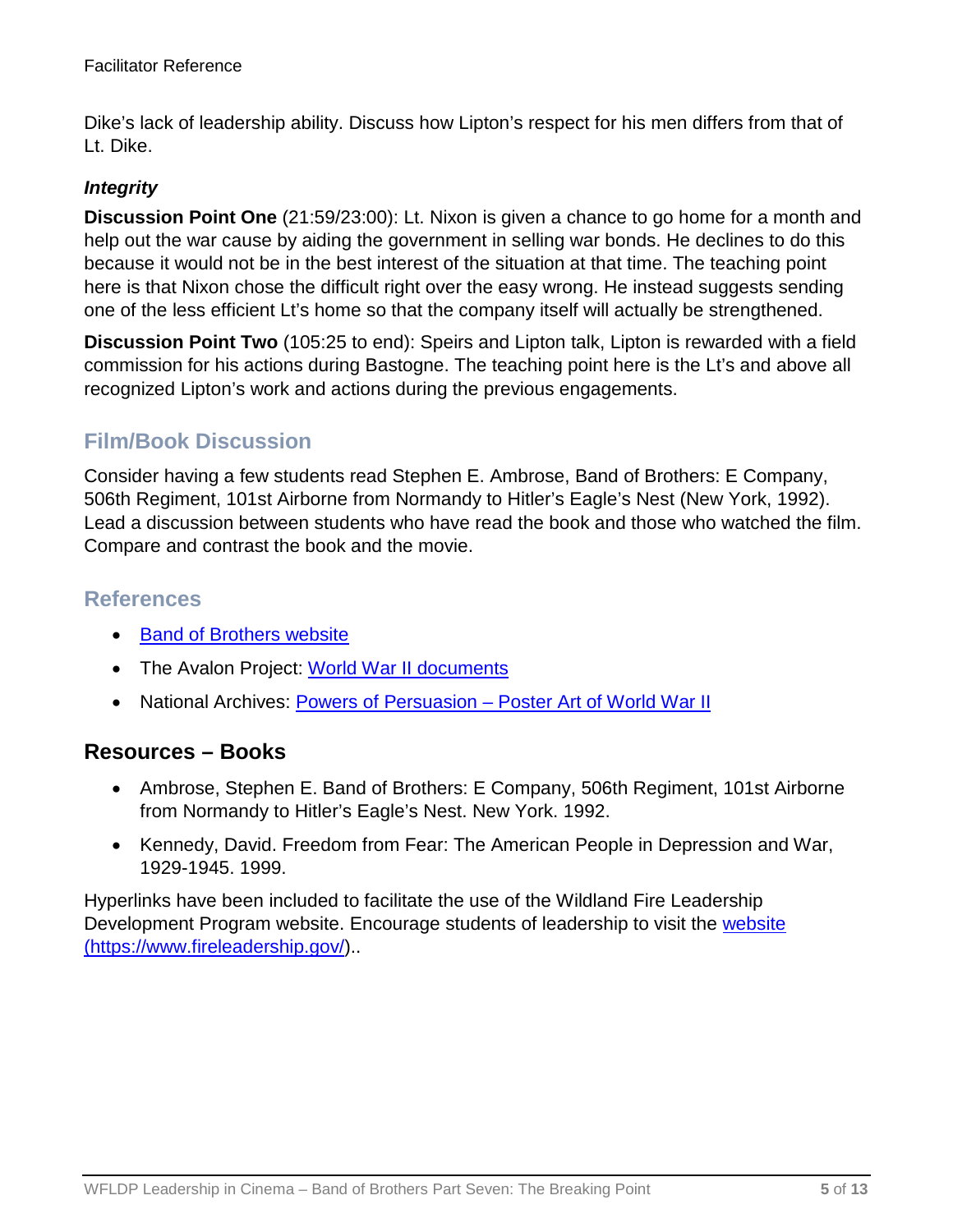### **Band of Brothers: The Breaking Point**

#### (Facilitator Reference)

Below is a short list of examples from the movie that coincide with the Wildland Fire Leadership Values and Principles. Discuss leadership lessons learned from the film with the class and have the class discuss these within their groups. Have the group document film clips illustrating the Wildland Fire Leadership Values and Principles.

### **Duty**

- 1. Be proficient in your job, both technically and as a leader.
- 2. Make sound and timely decisions.
- 3. Ensure that tasks are understood, supervised and accomplished.
- 4. Develop your subordinates for the future.
	- Speirs, Winters and Lipton are all proficient in their job. (Specifically, how did Speirs show that he was proficient in his job?)
	- The example of Winters ordering Speirs into the fight, he made a timely decision. (Specifically, how did Winters provide an example of making a timely decision?)
	- Briefings given by Speirs and Lipton are examples of good briefings for their situation. (Specifically, how did their briefings appeal to you as a recipient?)
	- Winters has to delegate some tasks to Lipton and Speirs. (What types of duties does Winters hand down to Lipton and Speirs?)
	- Speirs and Winters examples for timely decisions taking charge. (What are some examples of Winters and Speirs taking charge?)
	- Lipton was putting the safety of his men before everything by questioning Dike. (When Lipton talks to Winters about Dike, how was he putting the safety of his men first?)

#### **Respect**

- 1. Know your subordinates and look out for their well-being.
- 2. Keep your subordinates informed.
- 3. Build the team.
- 4. Employ your subordinates in accordance with their capabilities.
	- Dike did not keep his other Lieutenants informed, he as often absent. (Why was Dike's absence from the group such an important event?)
	- Lipton observed others behavior when he gave the Luger to Mularkey. (Why was important for Lipton to observe others behavior?)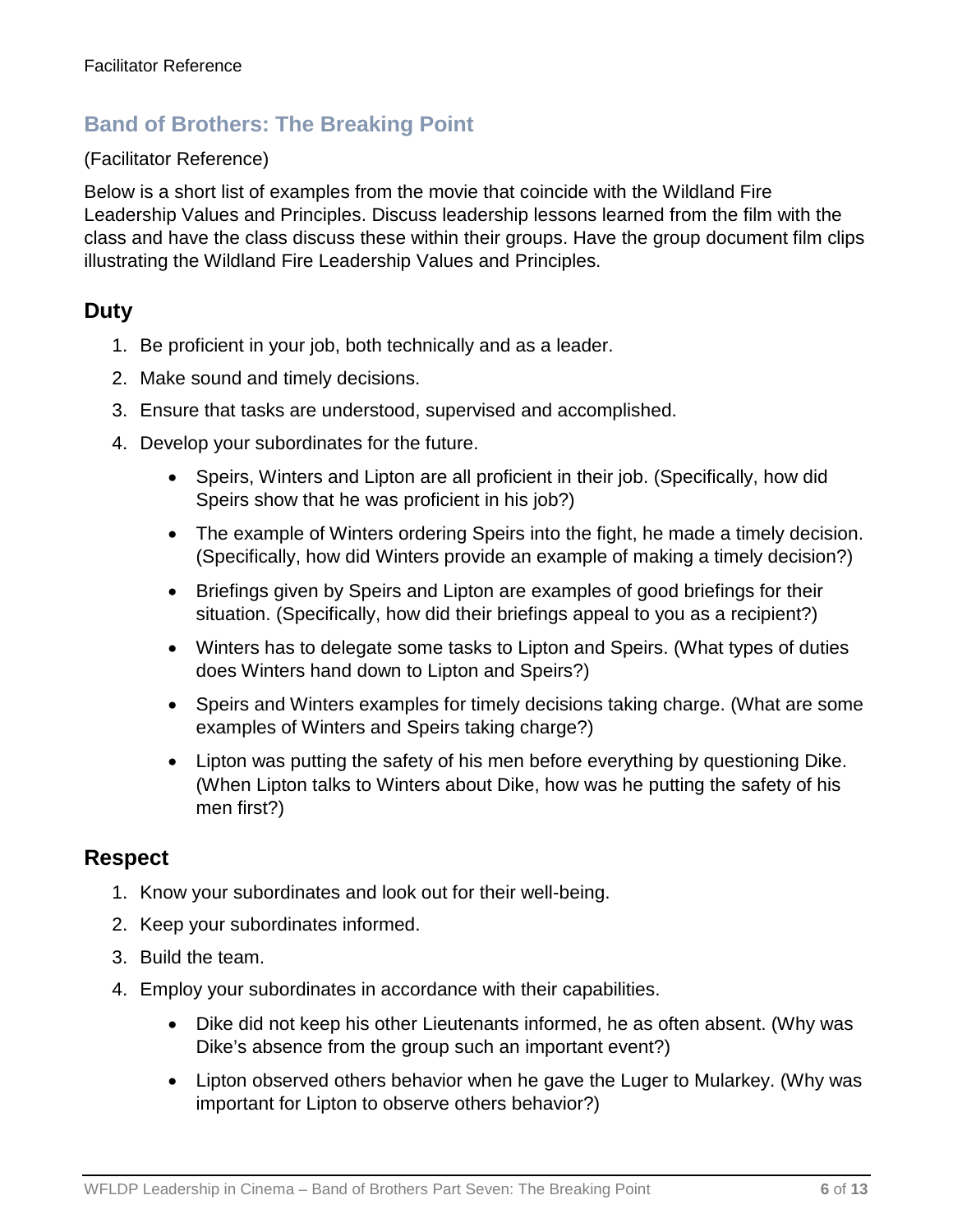- Dike's briefing as opposed to Winters or Lipton's. (How did Dike's briefing differ from Winters or Lipton's?)
- Lipton did a great job of quelling some of the inner morale problems by speaking to Luz in a professional manner. (How did Lipton's speech to Luz effect the situation?)
- During one of the attacks, Lipton is taking care of his subordinates needs, going around to the different foxholes and asks them how they are doing. (How did Lipton's actions during the bombing show that he was looking out for their wellbeing?)

## **Integrity**

- 1. Know yourself and seek improvement.
- 2. Seek responsibility and accept responsibility for your actions.
- 3. Set the example.
	- Dike may or may not have known his capabilities, but he was not a combat leader. (By his actions, could you assume that Dike did not "know himself"?)
	- When he is briefed by Winters, Lt. Dike seems to have understood his orders, but by yawning, he physically showed that his situational awareness was not up to standard. (Why was Dike's physical response to Winters briefing so important?)
	- Winters helps Lipton receive a field commission crediting Lipton for good performance. (How does Winters actions show how he set the example of giving credit where credit was due?)
	- Winters, Speirs and Lipton all share in the hardships of their subordinates. (What sorts of examples can you give of these people sharing in the hardships of their subordinates?)
	- Even after the incredible losses suffered by E Company, Lipton continues to fight and lead the men, showing little despair. (Can you give an example of when Lipton truly complained about the situation he was in?)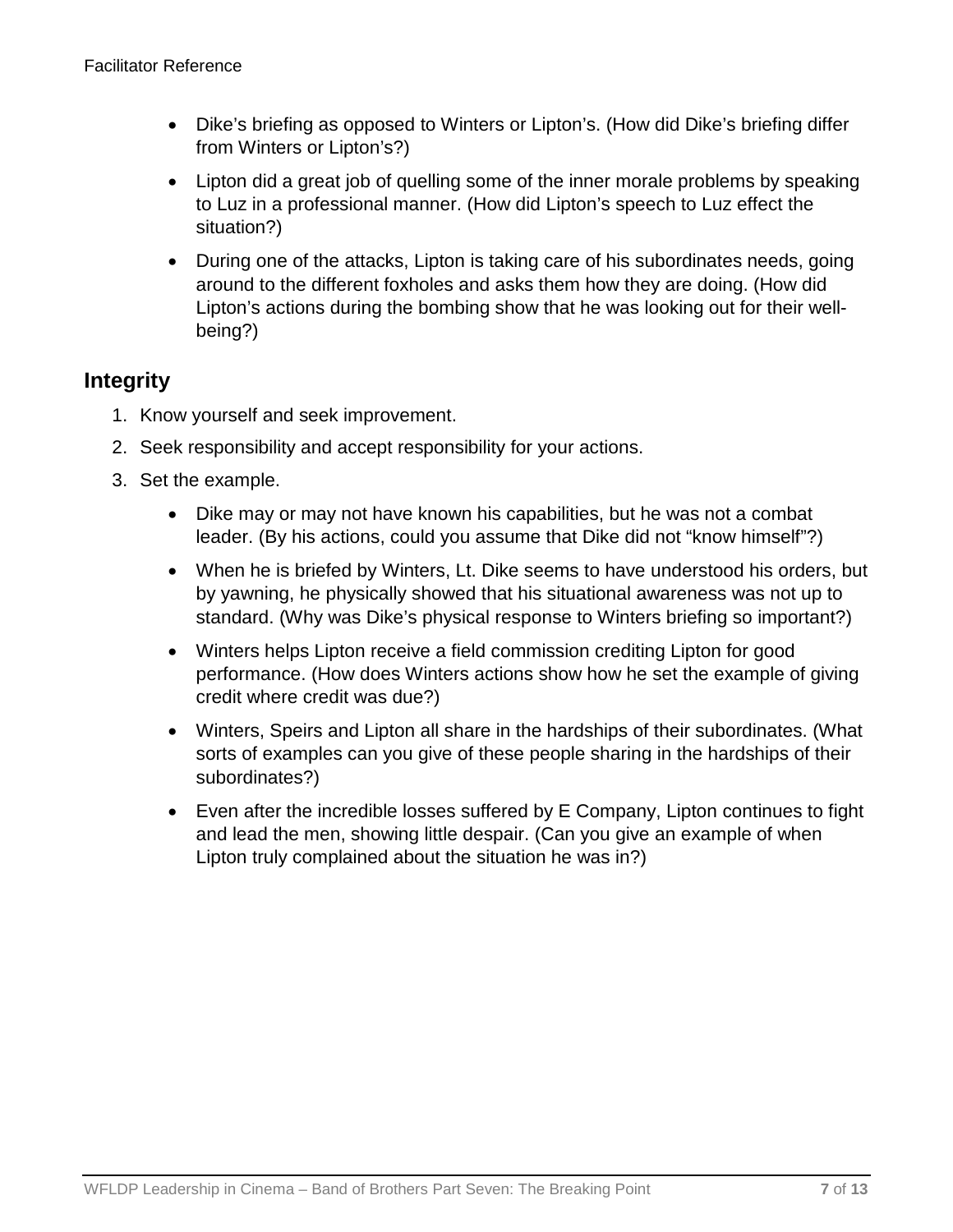## **Questions to Generate Further Discussion**

Excerpt from: "Leaders We Would Like to Meet" Interviews

- 1. What makes you want to follow someone?
- 2. What kind of leader do you think you are? What do you think others would say?
- 3. If you were to pick three of the most important character traits for an effective leader, what would those be?
- 4. Are leaders born or made?
- 5. Who are some of the individuals that had a significant influence on your life? Currently, who do you think is leadership role model and why?
- 6. If you are not currently in fire, how do you think this movie could be applied to your job?
- 7. What are some of the toughest decisions or dilemmas you have faced? What helped to guide you through those situations?
- 8. Why do you think people follow you?
- 9. How do some of the events in Band of Brothers Part Seven apply specifically to your job? To your personal life?
- 10.Which character in Band of Brothers Part Seven do you think is most like you?
- 11.How do you go about initiating a new idea in order to put it into practice?
	- Regarding leadership, what quotes come to mind? "Before honor comes humility." Proverbs
	- "Lead me, follow me, or get out of my way." General George Patton
	- "Leadership is not only doing the right thing, but it is doing the right thing at the right time." Life Application Bible
	- "Leaders are not born, they are made. They are made by hard effort, which is a price all of us must pay to achieve any goal that is worthwhile." Vince Lombardi
	- "Only one man in a thousand is a leader of men, the other 999 follow women." Groucho Marx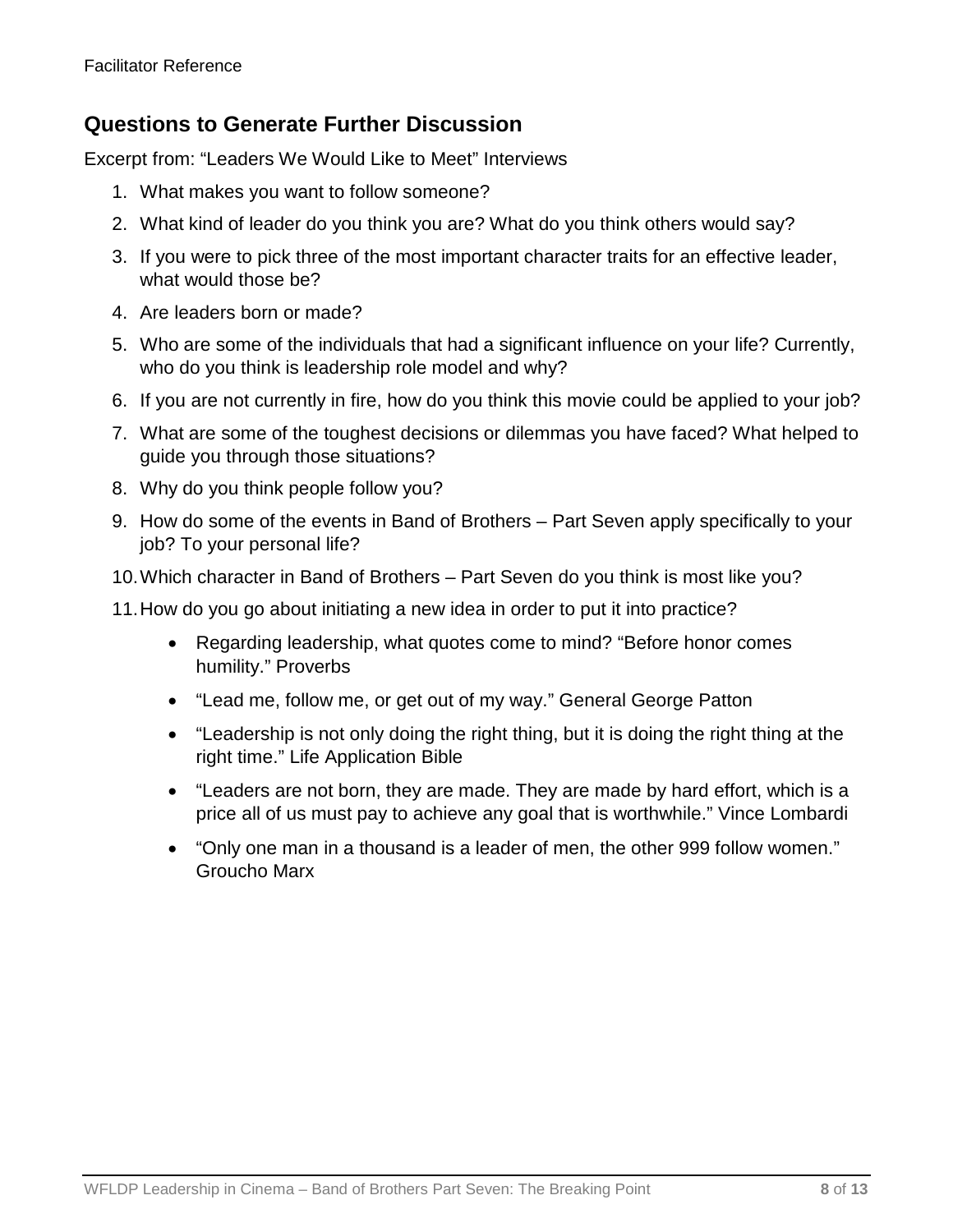## **Band of Brothers – Part Seven: The Breaking Point**

Document film clips illustrating the Wildland Fire Leadership Values and Principles and discuss leadership lessons learned from the film with the class.

## **Duty**

- 1. Be proficient in your job, both technically and as a leader.
- 2. Maintain situational awareness in order to anticipate needed actions.
- 3. Improvise within the commander's intent to handle a rapidly changing environment.

### **Respect**

- 1. Know your subordinates and look out for their well-being.
- 2. Put the safety of your subordinates above all other objectives.
- 3. Take care of your subordinates needs.
- 4. Observe human behavior as well as fire behavior.
- 5. Consider team experience, fatigue and physical limitations when accepting assignments

#### **Integrity**

- 1. Know yourself and seek improvement.
	- Actively listen to feedback from subordinates.
- 2. Seek responsibility and accept responsibility for your actions.
	- Credit subordinates for good performance.
- 3. Set the example.
	- Share the hazards and hardships with your subordinates.
	- Don't show discouragement when facing setbacks.
	- Choose the difficult right over the easy wrong.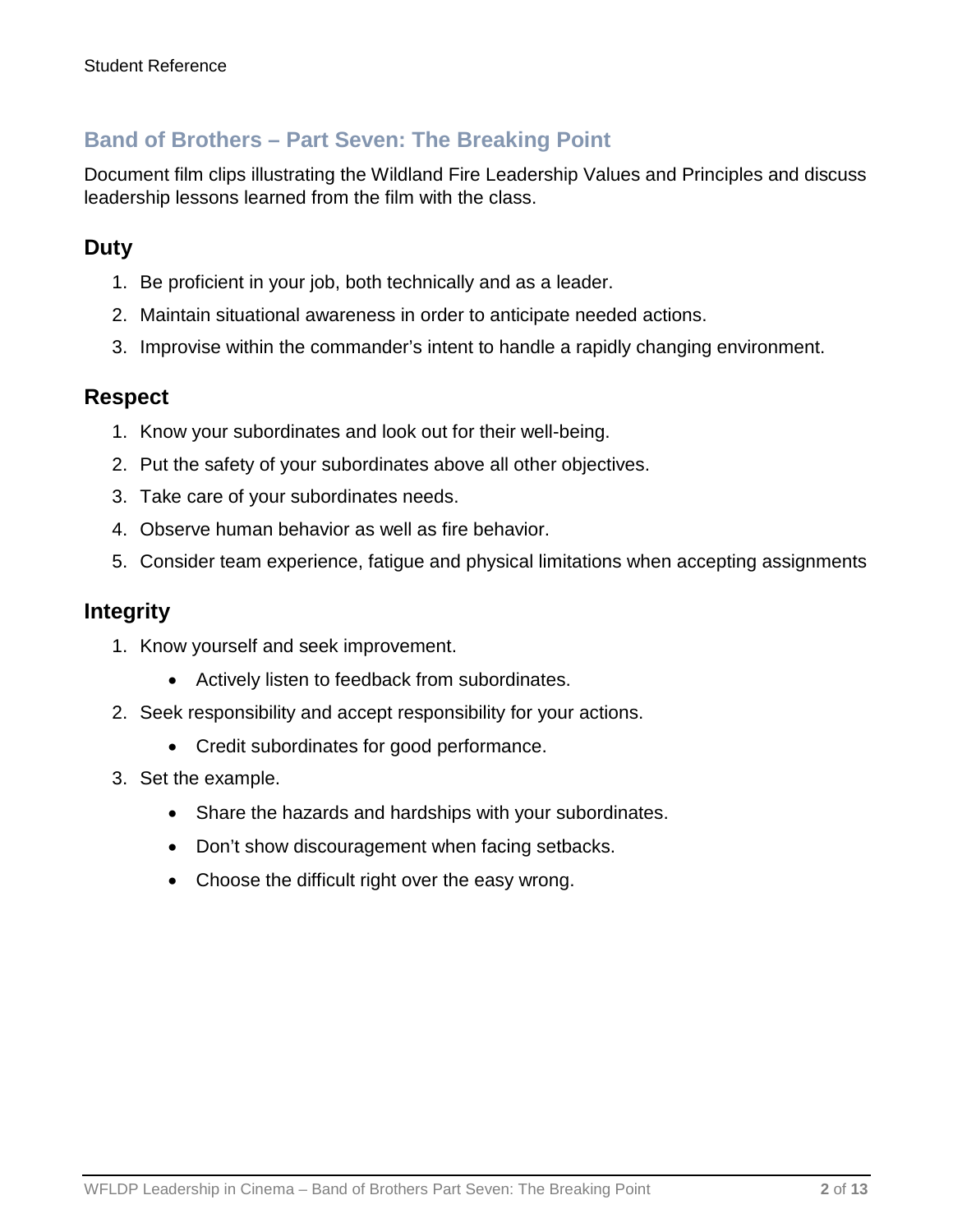#### Be proficient in your job, both technically & as a leader.

- Take charge when in charge.
- Adhere to professional standard operating procedures.
- Develop a plan to accomplish given objectives.

#### Make sound & timely decisions.

- Maintain situation awareness in order to anticipate needed actions.
- Develop contingencies & consider consequences.
- Improvise within the commander's intent to handle a rapidly
- changing environment.

#### Ensure that tasks are understood, supervised, accomplished.

- Issue clear instructions.
- Observe & assess actions in progress without micro-managing.
- Use positive feedback to modify duties, tasks & assignments when appropriate.

#### Develop your subordinates for the future.

- Clearly state expectations.
- Delegate tasks that you are not required to do personally.
- Consider individual skill levels & developmental needs when assigning tasks.

#### Know your subordinates and look out for their well-being.

- Put the safety of your subordinates above all other objectives.
- Take care of your subordinate's needs.
- Resolve conflicts between individuals on the team.

#### Keep your subordinates informed.

- Provide accurate & timely briefings.
- Give the reason (intent) for assignments & tasks.
- Make yourself available to answer questions at appropriate times.

#### Build the team.

- Conduct frequent debriefings with the team to identify lessons learned.
- Recognize accomplishments & reward them appropriately.
- Apply disciplinary measures equally.

#### Employ your subordinates in accordance with their capabilities.

- Observe human behavior as well as fire behavior.
- Provide early warning to subordinates of tasks they will be responsible for.

- Consider team experience, fatigue & physical limitations when accepting assignments.

#### Know yourself and seek improvement.

- Know the strengths/weaknesses in your character & skill level.
- Ask questions of peers & supervisors.
- Actively listen to feedback from subordinates.

#### Seek responsibility and accept responsibility for your actions.

- Accept full responsibility for & correct poor team performance.
- Credit subordinates for good performance.
- Keep your superiors informed of your actions.

#### Set the example.

- Share the hazards & hardships with your subordinates.
- Don't show discouragement when facing setbacks.
- Choose the difficult right over the easy wrong.





**MTEGRITT**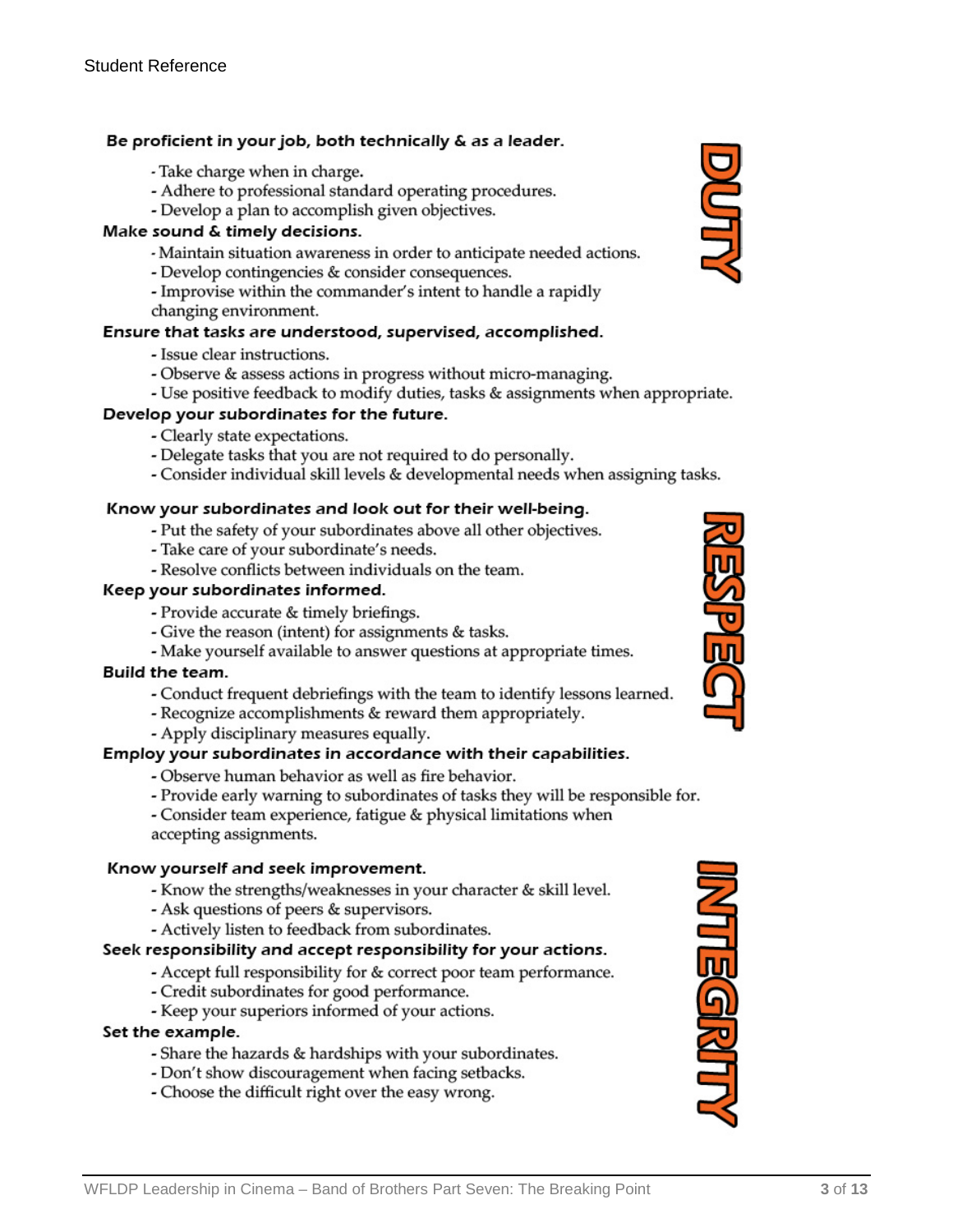

## **Leadership Self Development Plan**

For Wildland Firefighters...a Lifetime of Learning

**Next level of leadership:**

**Directed reading (Professional Reading Program) and other self-study:**

**Training (Next wildland fire L- and S-courses):**

**Details (Temporary assignments with new or increased responsibility):**

**Mentor (Identifying and asking a role model to provide guidance):**

**Outside Activities (Associations, volunteer programs, higher education, etc.)**

| Employee:   | Date: |  |
|-------------|-------|--|
|             |       |  |
|             |       |  |
| Supervisor: | Date: |  |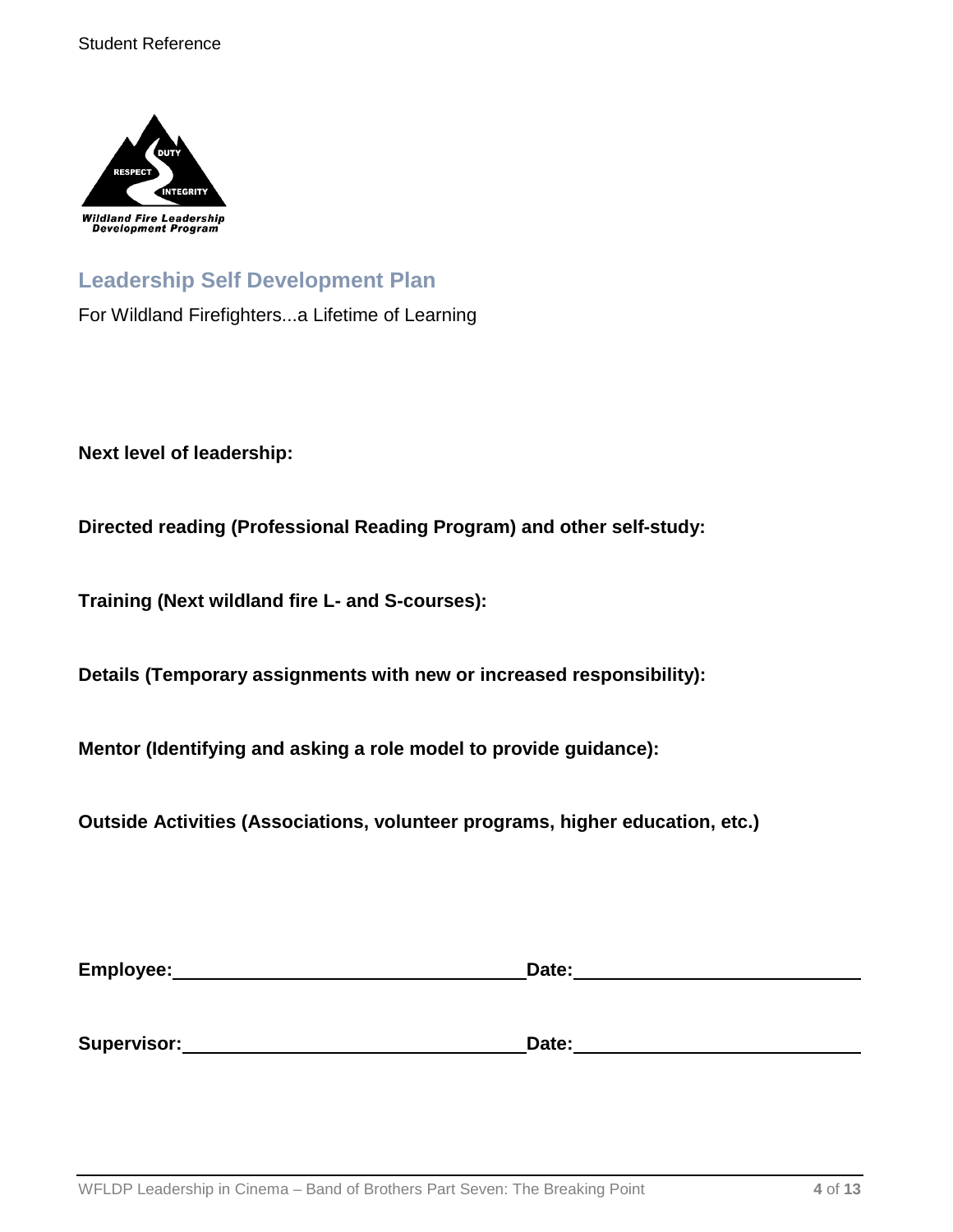### **Main Character List**

### *Band of Brothers – Part Seven: The Breaking Point*



First Sergeant Lipton: Main Character in this film. Story is told mainly from his perspective. He is the one who went in and talked to Winters about concern with Dike leading Easy Company into Foy.



Captain Nixon: Gave up his place to go home in order to stay and help with the situation at Foy.



Lt. Compton: Compton is the one who sees all of his friends killed during the engagement. He is taken off the line about the middle of the movie.



Lt. Dike: He is the leader who is absent and the men talk about him throughout the movie. When it is his time to lead, he ends up getting replaced by Lt. Speirs.



Captain Winters: Lipton went in and talked to him about Lt. Dike. He also made the decision to send Lt. Speirs in and lead the advance in replacement of Lt. Dike.



Lt. Speirs: Lt. Speirs is the one who takes over in place of Lt. Dike on the assault of Foy. At the beginning of the movie, his legendary exploits are discussed by the men.



Pvt. Luz: First Sgt. Lipton talks to Luz about not making things worse within the ranks.



Pvt. Guarniere: One of the soldiers who is hurt during the encounter.